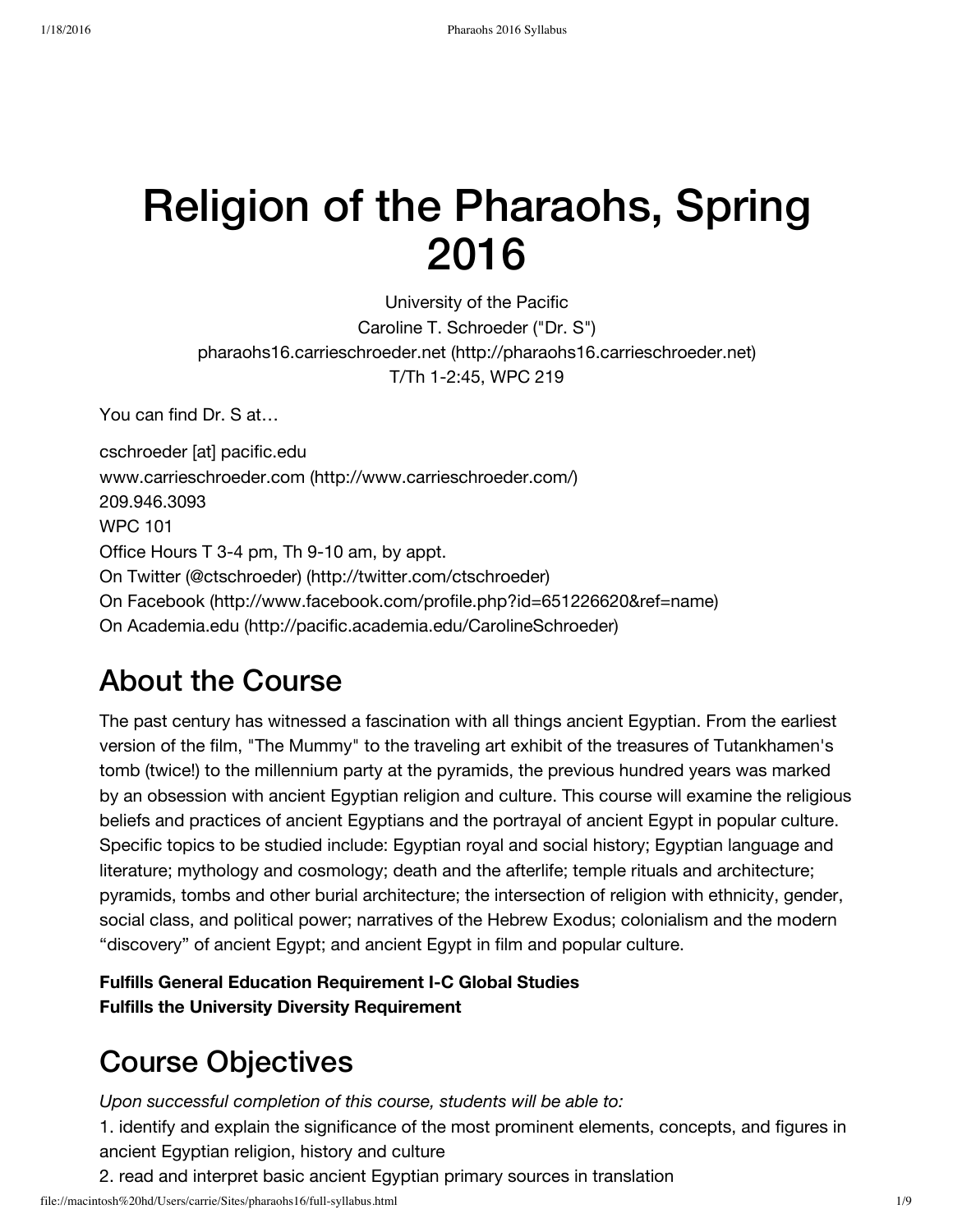3. articulate their analysis and interpretation of ancient sources about ancient Egyptian religion through in writing and orally

4. articulate, in both written and oral forms, their understanding of the intersection of religion with notions of difference (including ethnicity, gender, social class, and political power) in ancient Egypt as well as their own developing understanding of social difference and its impact on the disciplines of Egyptology and Religious Studies

5. demonstrate a satisfactory understanding of how ancient Egyptian social institutions and individuals responded to difference and diversity (with respect to religion, ethnicity, gender, national identity) as well as social inequality (with respect to social status, gender, national identity), and whether those issues are relevant for contemporary American society

6. analyze and explain some of the ways in which popular vehicles of modern culture use (or misuse) conceptions of ancient religion to work through contemporary social and cultural issues

### Required Books and Other Media

The following required textbooks are available at the Bookstore. **The readings are** *required* **for class discussion, quizzes, and writing assignments, so I strongly urge students to buy copies if at all possible.**

- 1. William Kelley Simpson, The Literature of Ancient Egypt (http://www.amazon.com/Literature-Ancient-Egypt-Instructions-[Autobiographies/dp/0300099207/ref=sr\\_1\\_1?ie=UTF8&qid=1452558302&sr=8-](http://www.amazon.com/Literature-Ancient-Egypt-Instructions-Autobiographies/dp/0300099207/ref=sr_1_1?ie=UTF8&qid=1452558302&sr=8-1&keywords=simpson+egyptian+literature) 1&keywords=simpson+egyptian+literature)
- 2. Marc Van De Mieroop, A History of Ancient Egypt (http://www.amazon.com/History-Ancient-Egypt-Marc-Mieroop/dp/1405160713/ref=sr\_1\_3? [s=books&ie=UTF8&qid=1452576757&sr=1-3&keywords=mieroop\)](http://www.amazon.com/History-Ancient-Egypt-Marc-Mieroop/dp/1405160713/ref=sr_1_3?s=books&ie=UTF8&qid=1452576757&sr=1-3&keywords=mieroop)
- 3. Emily Teeter, Religion and Ritual in Ancient Egypt (http://www.amazon.com/Religion-[Ritual-Ancient-Egypt-Teeter/dp/0521613000/ref=tmm\\_pap\\_swatch\\_0?](http://www.amazon.com/Religion-Ritual-Ancient-Egypt-Teeter/dp/0521613000/ref=tmm_pap_swatch_0?_encoding=UTF8&qid=1452558393&sr=8-1) \_encoding=UTF8&qid=1452558393&sr=8-1)
- 4. Kara Cooney, The Woman Who Would Be King (http://www.amazon.com/Woman-Who-[Would-King-Hatshepsuts/dp/0307956776/ref=tmm\\_pap\\_swatch\\_0?](http://www.amazon.com/Woman-Who-Would-King-Hatshepsuts/dp/0307956776/ref=tmm_pap_swatch_0?_encoding=UTF8&qid=&sr=) \_encoding=UTF8&qid=&sr=)
- 5. Elizabeth Peters, Crocodile on the Sandbank (http://www.amazon.com/Crocodile-Sandbank-Amelia-Peabody-Book/dp/1455572357/ref=sr\_1\_1? [ie=UTF8&qid=1452576467&sr=8-1&keywords=crocodile+on+the+sandbank\)](http://www.amazon.com/Crocodile-Sandbank-Amelia-Peabody-Book/dp/1455572357/ref=sr_1_1?ie=UTF8&qid=1452576467&sr=8-1&keywords=crocodile+on+the+sandbank)

Required readings and art will also be available on websites and on the course Canvas site. See the links on the syllabus.

Several required films will be assigned during the semester, as well. Deliberative and concentrated viewings of the films are mandatory.

Most of the textbooks will beon Reserve at the Circulation Desk in the Library.

### Course Requirements

Note: Copies of student work may be retained to assess how the learning objectives of the course are being met.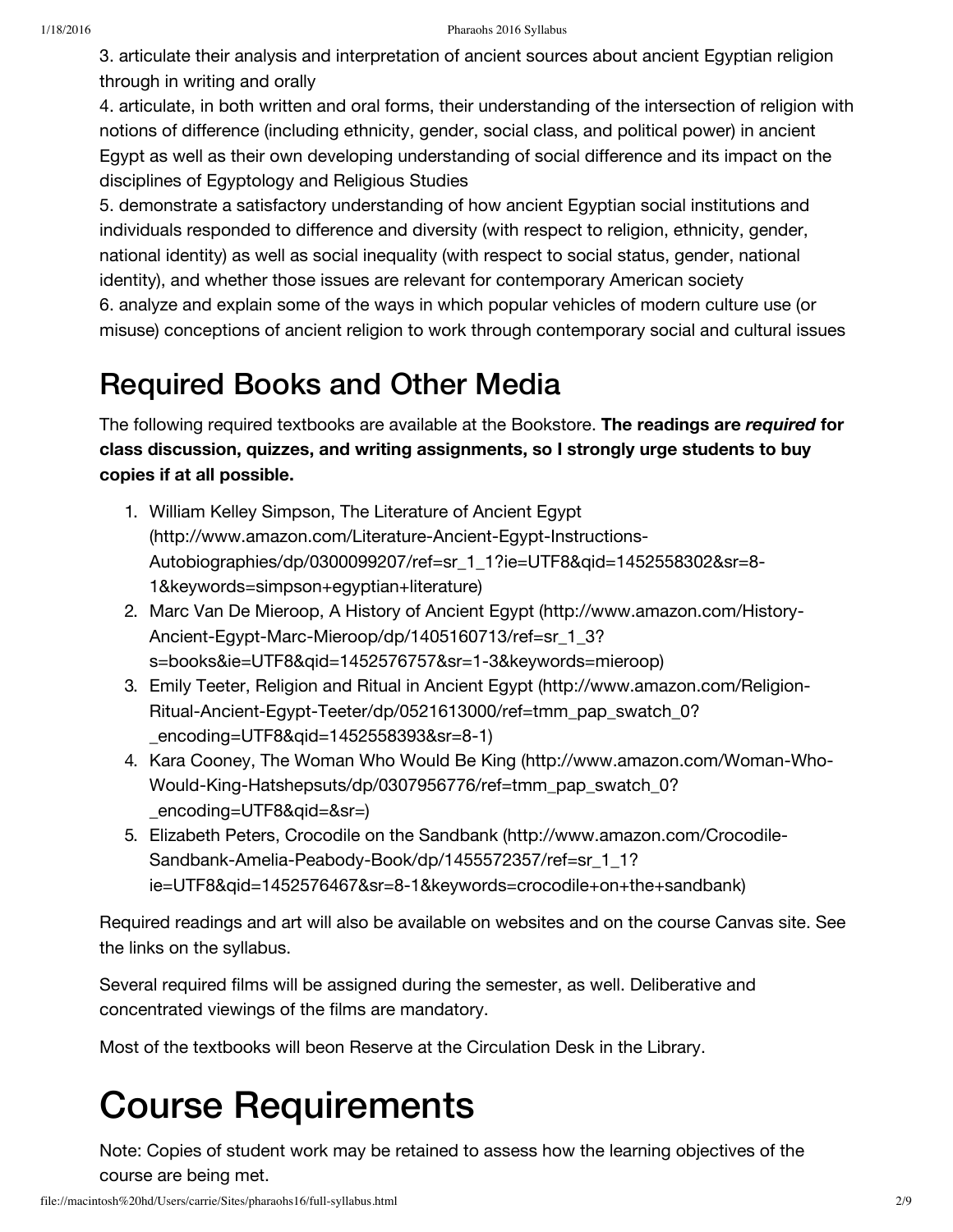#### Attendance & Participation

Since we will all be members of a learning community this semester, diligent preparation and enthusiastic class participation are essential. **Daily assignments should be completed before class on the day on which they are listed on the syllabus.**

Class participation is an integral part of this course. All students are expected to participate in a thoughtful, well-prepared manner that is grounded in the course assignments. Students should come to class prepared to discuss the assignments every day. I will provide study guides to help you with the readings and class discussions.

All members of the class are expected to reflect critically on they ways in which they can contribute to constructive rather than destructive class dynamics. I often call upon students and may not wait for students to volunteer themselves.

**Take notes:** you will be expected to incorporate issues raised in class discussions and in your writing assignments. See the beginning of the course schedule for tips on preparing for class.

#### **The Attendance and Participation Grade will include:**

- Possible in-class presentations, graded activities, or providing discussion questions for class.
- Regular participation in class, which means:

✓ Informed, thoughtful, and respectful engagement in discussions, activities, and in-class writing assignments on a regular basis

- ✓ Listening to the professor and the other students (including taking notes)
- ✓ Bringing class readings and/or notes to class to enable discussion
- ✓ Respectful behavior in class. Disruptive or disrespectful behavior (including arriving late and leaving early) will lower Participation and Attendance grades.
- ✓ Daily attendance.

Daily attendance is essential for learning in this course. **Every absence beyond three absences may lower the participation and attendance grade** by up to one-third of a letter level (A to B, B+ to C+, etc.) There are no excused/unexcused absences; you have three. Come to class unless you are truly ill. Athletes and other students with with official university commitments that may cause them to miss more than three classes should contact me at the beginning of the semester. Likewise students with extended illnesses that may cause them to miss more than three classes should contact me immediately.

• Lying to avoid a penalty is a violation of the Honor Code

• Make friends: Students who miss class should get notes from a peer before coming to talk to the professor about missed material.

#### **Quizzes**

Brief quizzes on the course materials will be distributed on Canvas **every day we have assigned readings/websites/films.** Students will be allowed to take each quiz more than once. (Quizzes close before class begins.) Quizzes cannot be made up and cannot be excused. The lowest three quiz grades will be dropped before calculating the final grade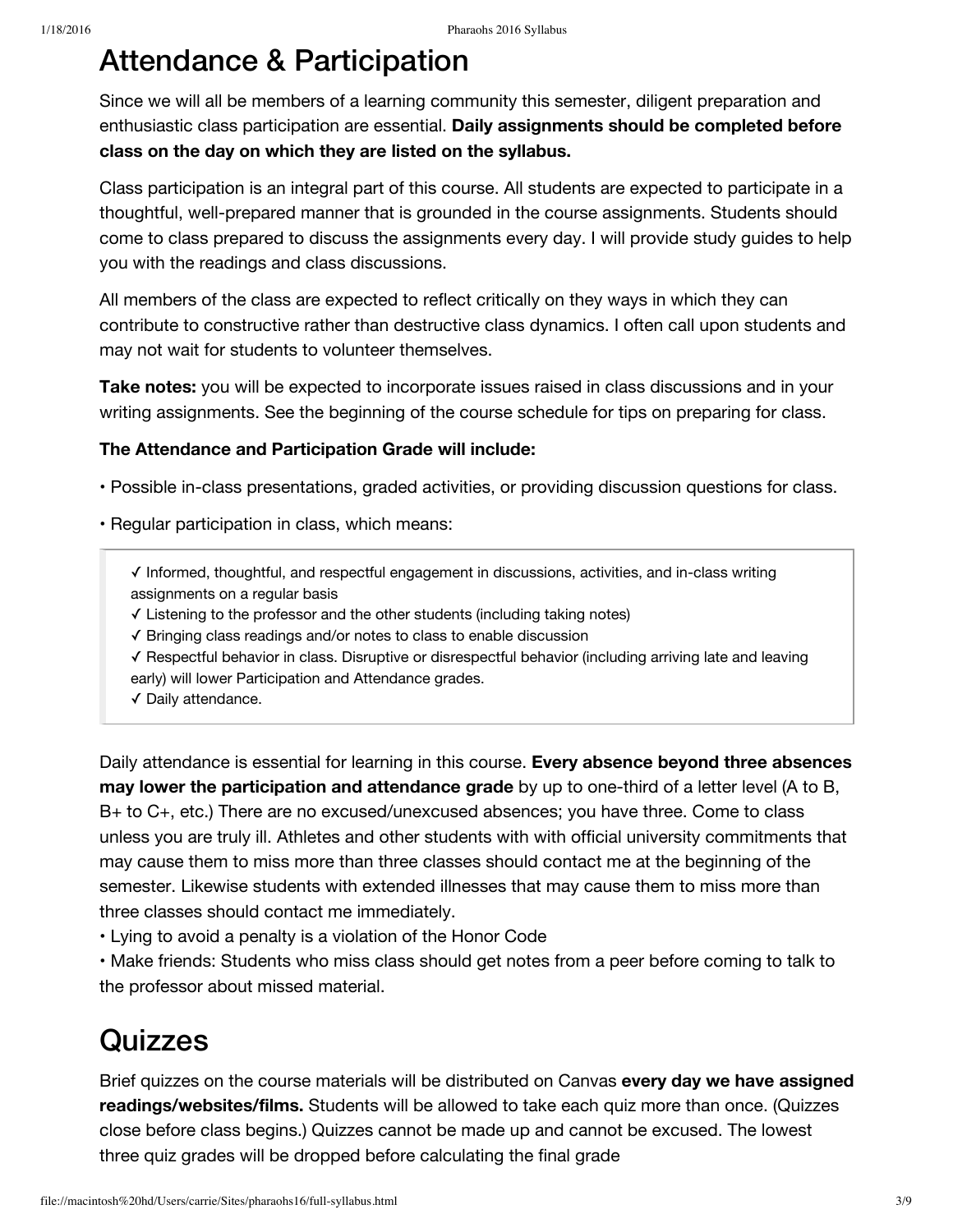### Student Blog

Each student will set up a personal website with a blog.

### Blog Posts

Students will compose four blog posts on their blogs. I will circulate prompts ahead of time, and the posts will be based on class material (no outside research).

- 1. 750-1000 words on religion in the Old and Middle Kingdoms
- 2. 750-1000 words on religion in the New Kingdom
- 3. 500 words on the course field trip
- 4. 500-750 words on ancient Egyptian religion in modern popular culture

Due dates are on the course schedule [\(schedule.html\)](file://macintosh%20hd/Users/carrie/Sites/pharaohs16/schedule.html) schedule lists three deadlines for most blog posts:

Deadline A: item submitted will receive a grade and comments, which will be returned to you by the Deadline B date. Students may revise and repost by Deadline C for grade replacement.

Deadline B: item submitted will receive a grade and comments, but cannot be revised for this assignment. Comments will probably be useful for your next one, though.

Deadline C: item submitted will receive only a grade.

### Discussion Facilitation

In pairs, each student will lead class discussion once during the semester. The goals for the discussion will be to facilitate a deeper understanding of the readings and to enable participation by all students in the class. More instructions will be provided during the first few weeks of class.

The Discussion Facilitation will be graded on an excellent/satisfactory/unsatisfactory basis. An excellent assessment will increase your overall Attendance and Participation grade; an unsatisfactory one will lower it.

### Field Trip

We will have a field trip to the Rosicrucian Museum in San Jose. This trip is required for the course.

### Grading & Evaluation

### General rubric and criteria for grading in the course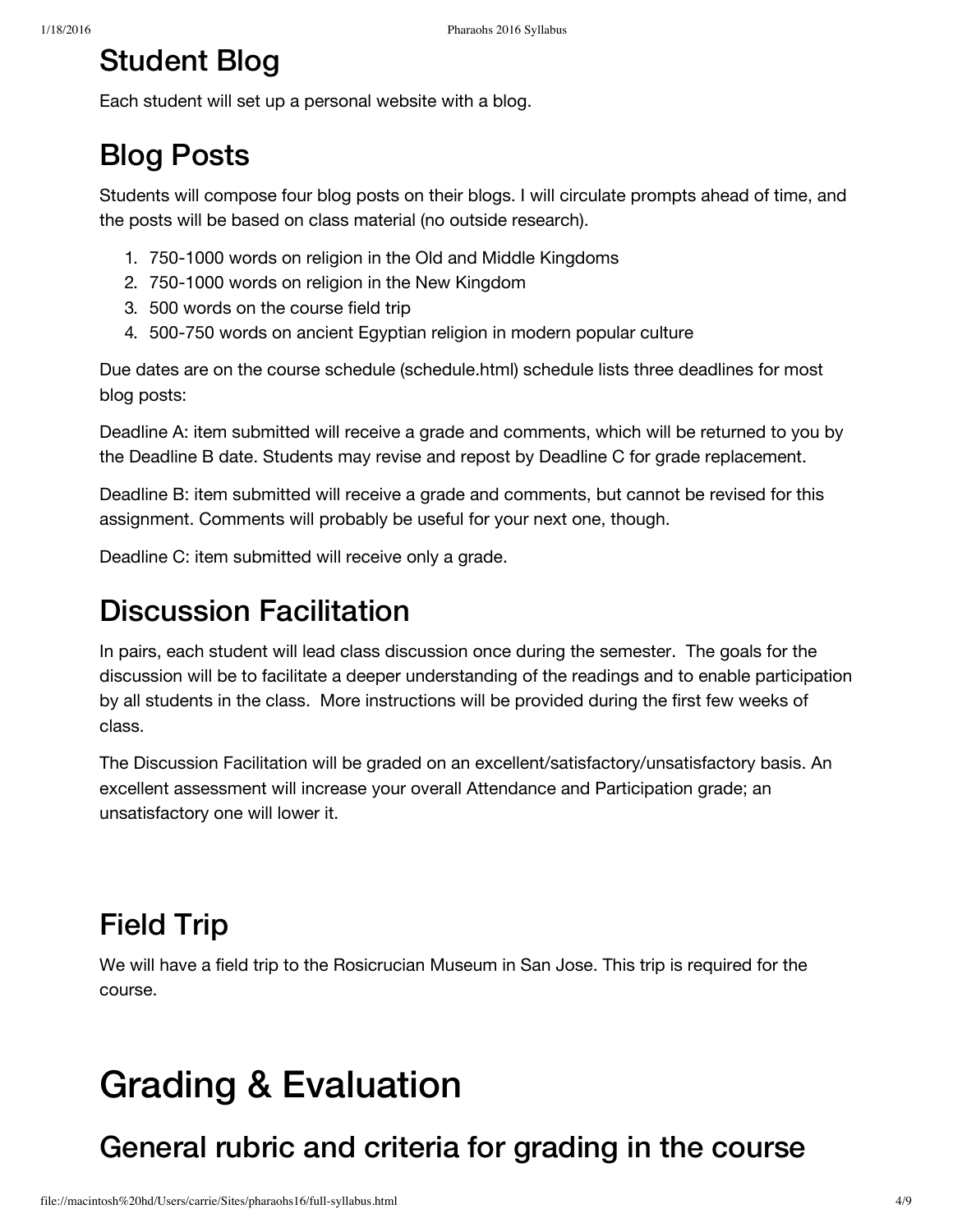**A** Reserved for excellence. The assignment, paper, exam, class participation, etc., demonstrates all the qualities of a B and demonstrates originality or complexity in thinking.

**B** Assignments, exams, and papers fulfill all the requirements of the assignment and demonstrate strong competency in the course material. Essay exams and papers also demonstrate critical, analytical thinking about the material in the course, and provide a clear argument and thesis (where required) with documentation. (Essays and papers are neither simple summaries of the readings/films/etc. nor personal reflection ungrounded in the course material.) Typed assignments are well proof-read, with clear prose and accurate grammar. Participation and Reading Responses demonstrate preparation and critical thinking about the material. For class participation, students provide quality questions and comments AND listen and respond where appropriate to the professor and fellow students.

**C** Assignments, exams, papers, participation, and Reading Responses demonstrate preparation and competency in the course material but are deficient in one of the key elements of B quality assignments, etc.

**D** Shows little competency in the subject or is missing more than one key element of B quality assignments, etc.

**F** Demonstrates little to no competency in the subject matter and/or is missing several elements of B quality assignments, etc.

See specific course assignments for more information on the evaluation of each assignment.

#### Policy on Make-ups, Extensions, and Late **Assignments**

Blog posts other assignments submitted late will be penalized one letter grade per 24-hour period late. (E.g., an "A" quality paper that was due Wednesday in class but was submitted on Thursday at 9 am will receive an B; if submitted at 5 pm Thursday, it will receive a C.) Students who miss an in-class exam or other graded in-class assignment will receive a zero. Extensions on assignments and rescheduling in-class presentations/discussion facilitations will be provided only in emergencies (e.g., death in the immediate family, severe illness, etc.) or unavoidable conflicts with another required university commitment (such as an athletic competition) with advance notice. Students with an emergency should contact the professor to make alternative arrangements immediately.

### Percentage to Letter Grade Conversion

93-100 A 90-92.9 A-87-89.9 B+ 83-86.9 B 80-82.9 B-77-79.9 C+ 73-76.9 C 70-72.9 C-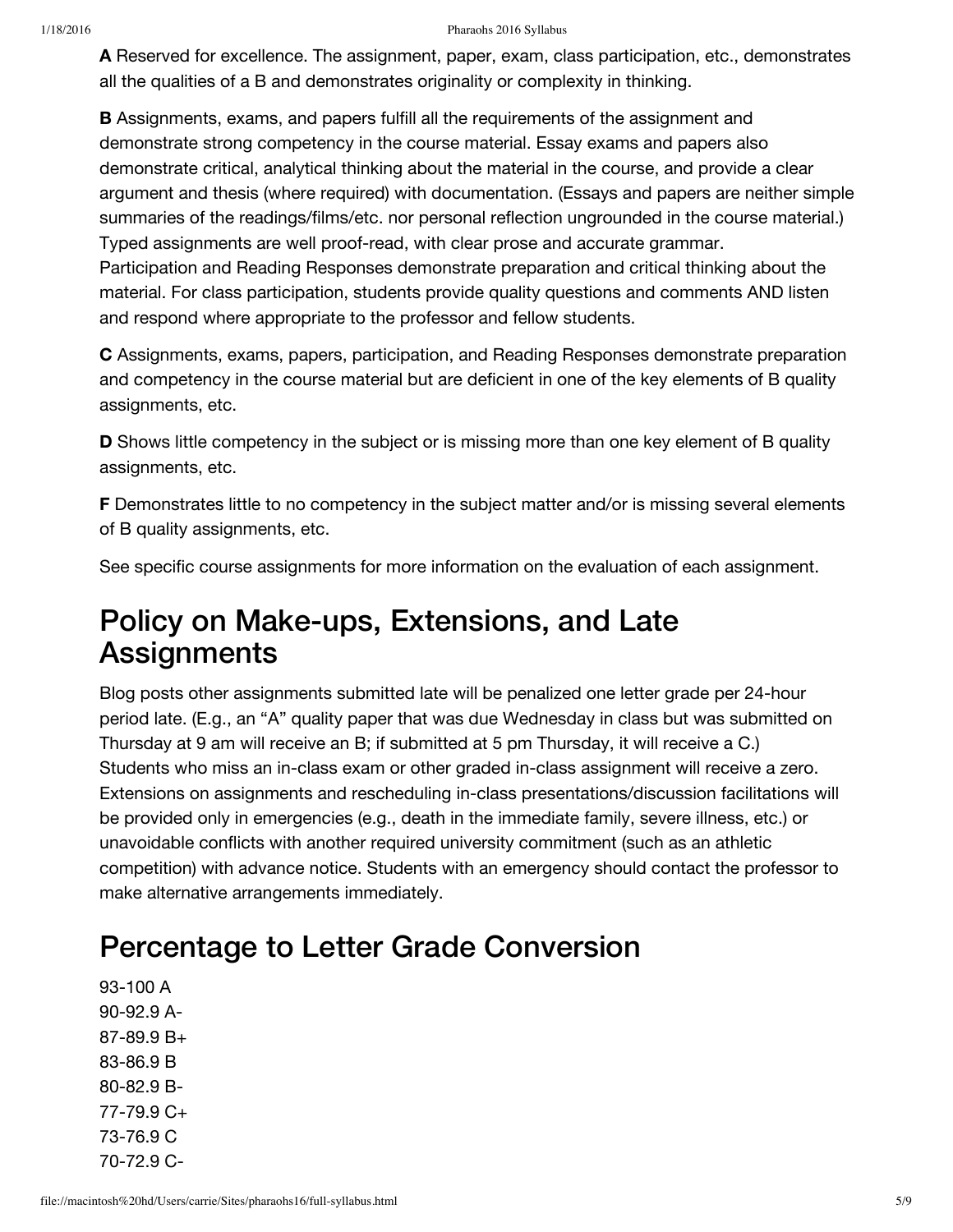67-69.9 D+ 60-66.9 D 0-59.9 F

### Final Course Grades

Quality class participation and attendance 17.5% Reading Quizzes 12.5% Set up blog 7.5% OK/MK blog post 17.5% NK blog post 17.5% Field Trip Blog Post 12.5% Popular Culture Blog Post 15%

## Academic Integrity

### Dr. S on cheating and the honor code

I take academic integrity very seriously. As your professor, I pledge to be honest with you, and I hope that you will do the same for me as well as your peers.

Students are expected to understand and follow the University's Honor Code. For this course, academic dishonesty includes any violations covered by the Honor Code (including but not limited to cheating, plagiarism, and lying to receive a higher grade), as well as submitting one's own prior work for a new assignment—prior work from this course or another course, and prior work in whole or in part. (Specifically assigned revisions to writing assignments are exempt.) We will discuss plagiarism and citations in class. I encourage any student with questions about academic integrity, plagiarism, or the Honor Code to ask me for clarifications.

Any alleged or suspected violations will be referred to the Office of Judicial Affairs. All students who violate the Honor Code will receive a minimum penalty of a zero for the assignment or exam; a serious violation will merit failure of the course.

Please visit http://www.carrieschroeder.com/integrity.html for tips on avoiding plagiarism and more information on my expectations for academic integrity.

### What the University has to say about the Honor Code

The Honor Code at the University of the Pacific calls upon each student to exhibit a high degree of maturity, responsibility, and personal integrity. Students are expected to:

- act honestly in all matters
- actively encourage academic integrity
- discourage any form of cheating or dishonesty by others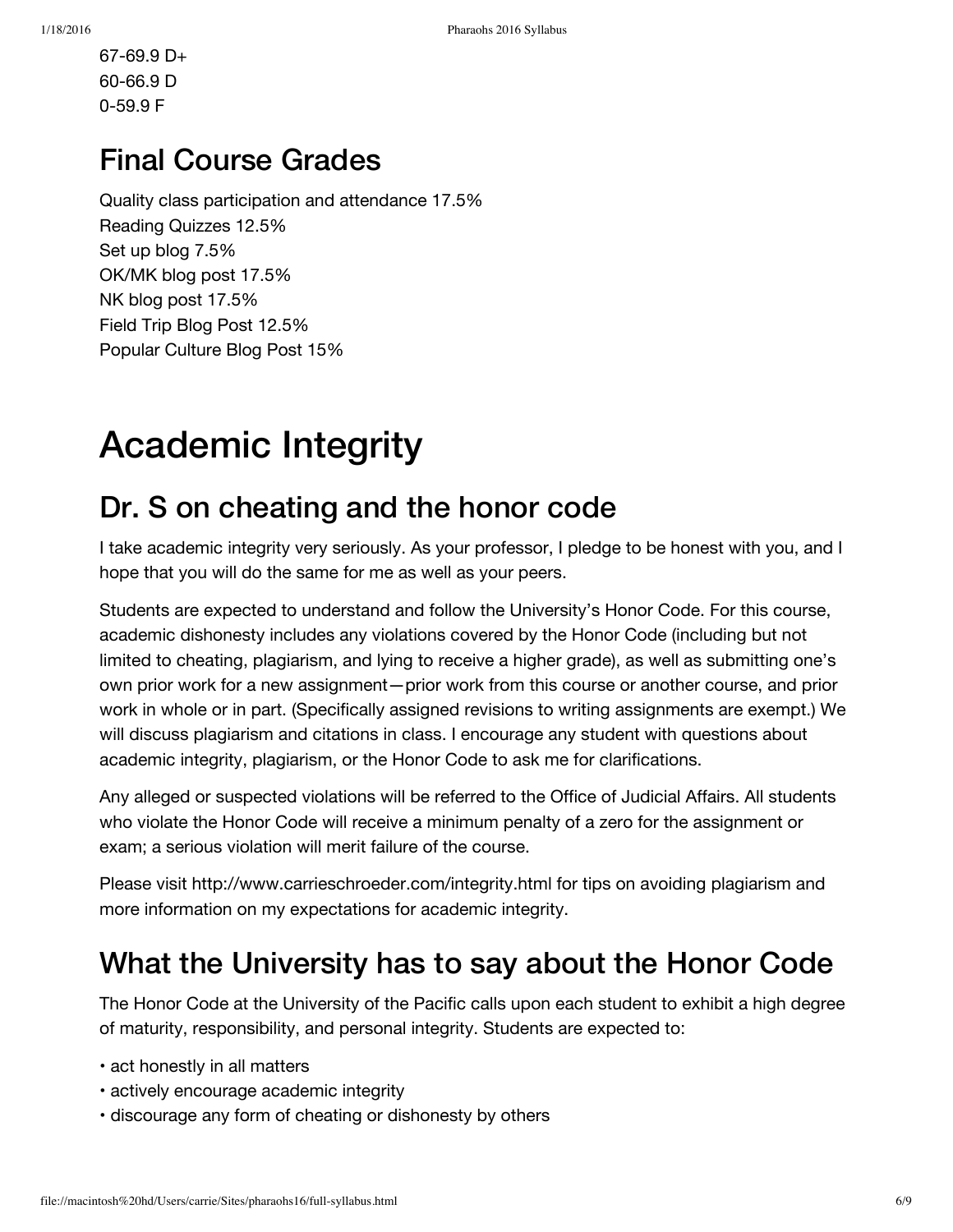• inform the instructor and appropriate university administrator if she or he has a reasonable and good faith belief and substantial evidence that a violation of the Academic Honesty Policy has occurred.

Violations will be referred to and investigated by the Office of Student Conduct and Community Standards. If a student is found responsible, it will be documented as part of her or his permanent academic record. A student may receive a range of penalties, including failure of an assignment, failure of the course, suspension, or dismissal from the University. The Academic Honesty Policy is located in Tiger Lore and online at http://www.pacific.edu/Campus-Life/Safetyand-Conduct/Student-Conduct/Tiger-Lore-Student-Handbook-.html

[\(http://www.pacific.edu/Campus-Life/Safety-and-Conduct/Student-Conduct/Tiger-Lore-](http://www.pacific.edu/Campus-Life/Safety-and-Conduct/Student-Conduct/Tiger-Lore-Student-Handbook-.html)Student-Handbook-.html)

### Our Inclusive Classroom

We have a diverse classroom with students from many places who identify with a variety of racial and ethnic backgrounds. We profess myriad religious traditions and in many of us profess none. This class is a space to explore material that will challenge all of us (including me!) in different ways.

It is important to me that this class becomes an inclusive environment in which our diverse community can learn and grow.

- I understand this material will challenge you intellectually and possibly personally. I am committed to working with you on these challenges.
- This class is not a place in which to try to convince each other to hold our own religious beliefs.
- Knowing and applying the names and pronouns that students wish to use is a crucial part of developing a productive learning environment that fosters safety, inclusion, personal dignity, and a sense of belonging across campus. We will discuss preferred names and pronouns at the beginning of the semester. You may also let me know your preferred name and pronoun anytime throughout the semester.
- Derogatory comments based on race, gender, religion, ability, and sexual orientation prevent us all from learning from the material and from each other. They have no place in our learning community.
- Students come to Pacific with a wide range of learning abilities, and I am committed to working with everyone to succeed.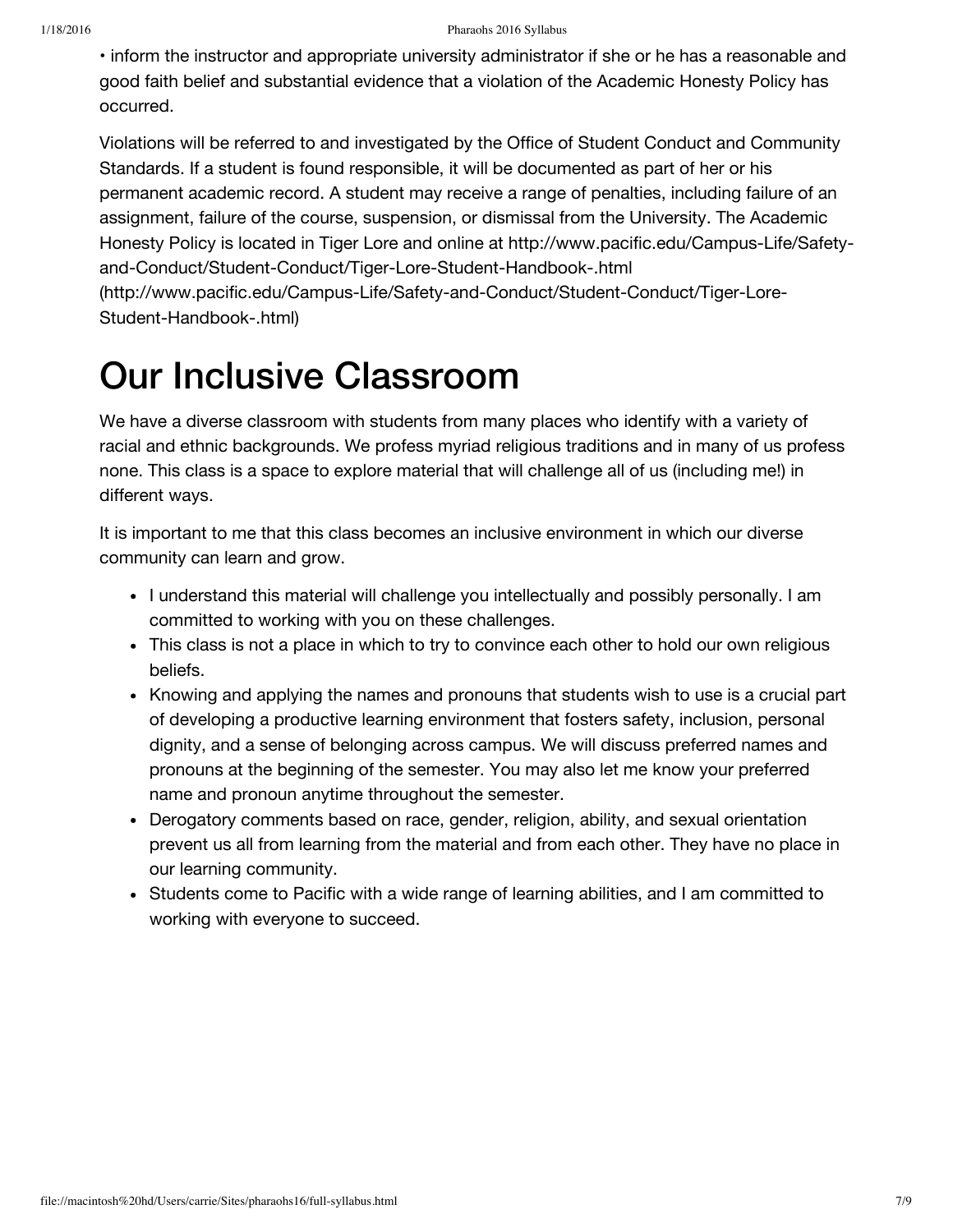If you are a student with a disability who requires accommodations, please contact the Director of the Office of Services for Students with Disabilities (SSD) for information on how to obtain an Accommodations Request Letter. To ensure timeliness of services, please obtain the accommodation letter(s) from the Office of SSD at the very beginning of the semester. Depending on course and session, the wait time may be as long as 1-2 weeks or as short as 1-2 days. After I receive the accommodation letter, please schedule a meeting with me during office hours or some other mutually convenient time to arrange the accommodation(s). The Office of Services for Students with Disabilities is located in the McCaffrey Center, Rm. 137. Phone: 209-946-3221. Email: ssd@pacific.edu. Online: www.pacific.edu/disabilities Pacific's 3-Step Accommodation Process: 1. Student meets with the SSD Director and provides documentation and completes registration forms. 2. Student requests accommodation(s) each semester by completing the Request for Accommodations Form. 3. Student arranges to meet with his/her professors to discuss the accommodation(s) and to sign the Accommodation Request Letter

### **Resources**

The most important resources for the course (also available on the drop-down menu under Resources on the course site) are:

- The Canvas [\(http://canvas.pacific.edu\)](http://canvas.pacific.edu/) site, which will have announcements, assignments, and additional resources
- The course website at pharaohs16.carrieschroeder.net [\(http://pharaohs16.carrieschroeder.net\)](http://pharaohs16.carrieschroeder.net/)
- The University Writing Center (website at pacificwritingcenter.weebly.com [\(http://pacificwritingcenter.weebly.com\)\)](http://pacificwritingcenter.weebly.com/)
- The Office of Services for Students with Disabilities in the McCaffrey Center, Rm. 137. Phone: 209-946-3221. Email: ssd@pacific.edu. Online: www.pacific.edu/disabilities [\(http://www.pacific.edu/disabilities\)](http://www.pacific.edu/disabilities)
- Me! In office hours
- Dropbox at www.dropbox.com [\(http://www.dropbox.com\).](http://www.dropbox.com/) Save copies your blog post drafts, class notes, etc., here so you don't lose them if your computer crashes!!! Backup early, backup often, backup easily.
- Museum websites such as the British Museum [\(http://www.britishmuseum.org/\),](http://www.britishmuseum.org/) Metropolitan Museum [\(http://www.metmuseum.org/\)](http://www.metmuseum.org/), Louvre [\(http://www.louvre.fr/en/homepage\),](http://www.louvre.fr/en/homepage) Getty Museum [\(http://www.getty.edu/museum/\)](http://www.getty.edu/museum/), etc.

I strongly caution against using non-academic websites to find background information.

- Purdue University Online Writing Lab [\(https://owl.english.purdue.edu/owl/\)](https://owl.english.purdue.edu/owl/) website. My favorite parts of the site are:
	- APA, MLA, and Chicago citation format guides [\(https://owl.english.purdue.edu/owl/section/2/\)](https://owl.english.purdue.edu/owl/section/2/)
	- Resource on developing concise writing [\(https://owl.english.purdue.edu/owl/resource/572/01/\)](https://owl.english.purdue.edu/owl/resource/572/01/) (and avoiding wordiness and repetition), including awesome exercises called the "Paramedic Method" [\(https://owl.english.purdue.edu/owl/resource/635/01/\)](https://owl.english.purdue.edu/owl/resource/635/01/) to give your wording writing